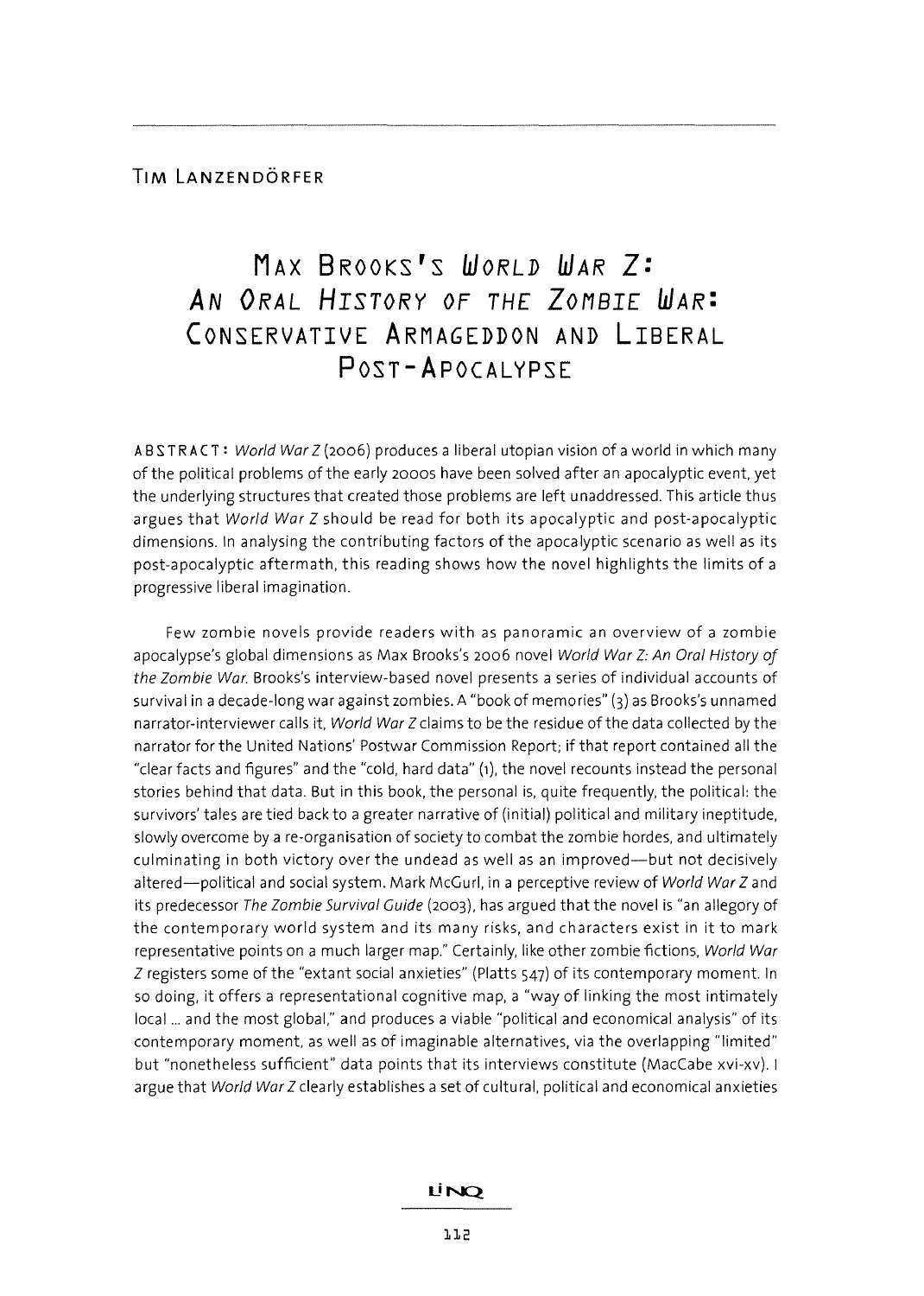extant in the early part of the first decade of the 2000S, and uses the zombie apocalypse to reveal them. The novel narrates a neoconservative armageddon where the zombies overrun a world in which profit, greed, militarism, partisan politics (in the derogatory sense) and sheer governmental incapacity dominate, to be replaced, in the post-apocalyptic world, by an idealised, liberal-social democratic, internationalist system in which the common danger to all mankind has succeeded in uniting, if not all, then at least a significant part of humankind.' In so doing, World War Z illustrates what Slavoj Žižek notes in Living in the End Times (2011) is the "basic paradox of liberalism": the liberal imagination of possible political alternatives is restricted to believing that its maximal goal is the construction of the '''least worst society possible,' thus [merely) preventing a greater evil" (38), rather than aiming for the best possible society. In its particular imagining of the post-apocalypse, World War Z reflects a liberal vision of society as only marginally improved, with all the failures of the imagination that this implies.

Mark McGuri is certainly right to point to the globalised narrative of World War Z as its most distinguishing feature, and his invocation of the idea of the world system is a useful pointer, allowing us to see what critiques World War Z undertakes, and which it leaves aside. Fredric Jameson has observed that

all thinking today, is also, whatever else it is, an attempt to think the world system as such. All the more true will this be for narrative figurations, whose very structure encourages a soaking up of whatever ideas in the air are left and a fantasy-solution to all the anxieties that rush to fill our current vacuum. (The Geopolitical Aesthetic 4, original emphasis)

Beyond this figurative impossibility of thinking the world today except as world system, however, World War Z becomes difficult to read as a world systems novel (cf. Medovoi "Love is Not a Game"; "Terminal Crisis?"). For one thing, it does not really reflect upon the constitutive characteristics of the world system (as theoretically conceived). such as its division of labour between geographically distinct parts of the globe (cf. Wallerstein 23-4), core and periphery states between whom a power differential exists. What World War Z illustrates, instead, is the "new socio-economic situation" of "globalizing capitalism and its weaknesses and contradictions" (Jameson, Valences of the Dialectic 266), or in Jennifer Rutherford's words, "it actualises risk theory" (13). It is certainly possible to see the novel's narrative as an allegory of this: even as it clearly and unambiguously represents the multifarious connections in an increasingly globalised world, the zombie apocalypse can be read as an allegory of globalisation's incipient dangers, its "weaknesses and contradictions." Such an allegorical reading does not exhaust the novel's potential, however: globalisation as a fact of contemporary human existence becomes both the source of grave dangers as well as, in the liberal utopia that it constructs out of the ashes of the old world, the solution to the problem. World War Z clearly soaks up all the anxieties that filled its contemporaneous

## LINO.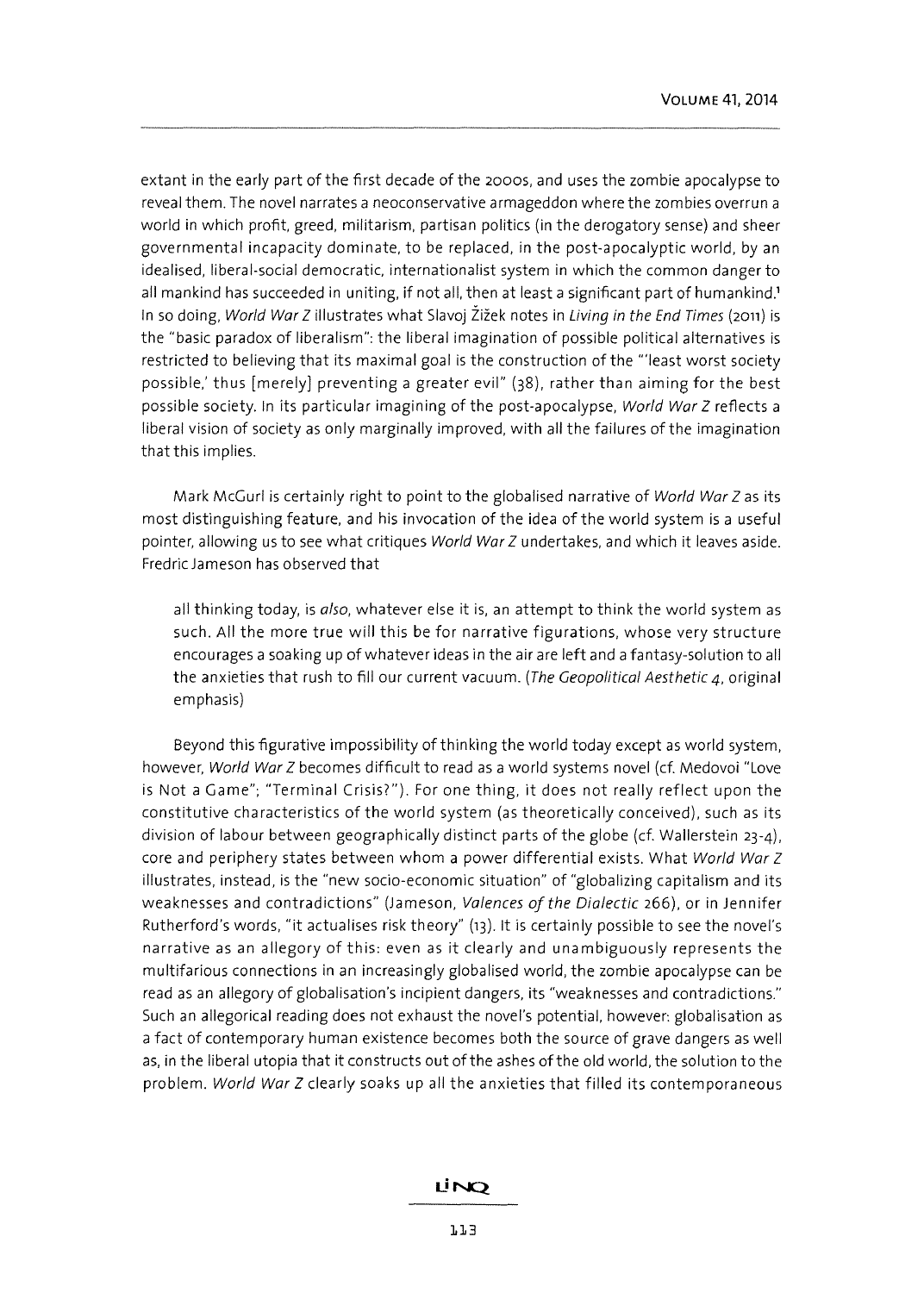vacuum of political alternatives, and perceptively highlights the deficiencies of the neoconservative politics that were prominent in the mid-200os. But at the same time, in imagining their solution lies in a simplistic "global liberal order" in which practical solutions prevail in lieu of "all the old ideological baggage" (Žižek 38), the novel also inadvertently highlights the deficiencies of a liberal response to those politics.

#### THE WORLD BEFORE: *WORLD WAR l'S* CONTEMPORARY DYSTOPIA

Much of the groundwork for World War Zwas laid earlier. Brooks's novel is the follow-up to his 2003 The Zombie Survival Guide, a vastly different offering but a necessary precursor. A "fiction without fictional characters," as Mark McGurl has it, the Survival Guide's major conceit is that "[t]he dead walk among us" (xiii) already, indeed have always done so. The book provides the zombie with a natural explanation: Solanum, a virus that kills the host, infects the brain and renders it independent of oxygen, allowing it to function without the support of a body (or so, at any rate, the Guide's logic goes). The virus is transmitted by fluidic contact, zombifies its victims within 24 hours, and produces unreasoning and unthinking undead whose sole aim is to attack living humans in order to perpetuate the virus. Having established its zombification mechanism, the Guide takes some time to distinguish its "real" version ofthe zombie from both the Voodoo and the Hollywood zombie ("Hollywood zombie films stray, in some cases wildly, from the reality on which they are based" [23], it rather archly notes),<sup>2</sup> and then proceeds to instruct readers in weapons choice and use (from the humble stick to the flamethrower), tactics for home defense and for the attack, as well as more basic survival skills in a world of the undead. The Guide advises its readers that they should not "discount any section of this book as hypothetical drama," because "every lesson in this book is rooted in historical fact" (xiv). Indeed, the final section of the book is a recounting of human history, which suggests that outbreaks of zombie-ism were responsible for, among other things, Egyptians removing the brains of their mummified dead (184); the demise of Viking settlements in Greenland (193); the disappearance of the Roanoke colony in Virginia (197-8); the Donner-Party-like annihilation of the "Knudhansen Party" on the trail to California (206); experiments undertaken by the Japanese Imperial Army in Manchuria in 1942-5 (220-2); as well as several more recent episodes around the world.

The Guide is a parody of self-help books and a satire of the zombie film genre's cherished plots and devices, from chainsaws to abandoned malls. It is also, however, a necessary precursor to World War Z, establishing the mechanisms by which the novel's undead function and highlighting the historical dimension of their existence. It ends with what amounts to the preview of World War Z's backstory and a nod towards the zombie as a particularly contemporary danger in a globalised age:

The world's population is growing. Its center has shifted from rural to urban zones. Transportation has linked the planet with increasing speed. All these factors have led to

### LINO.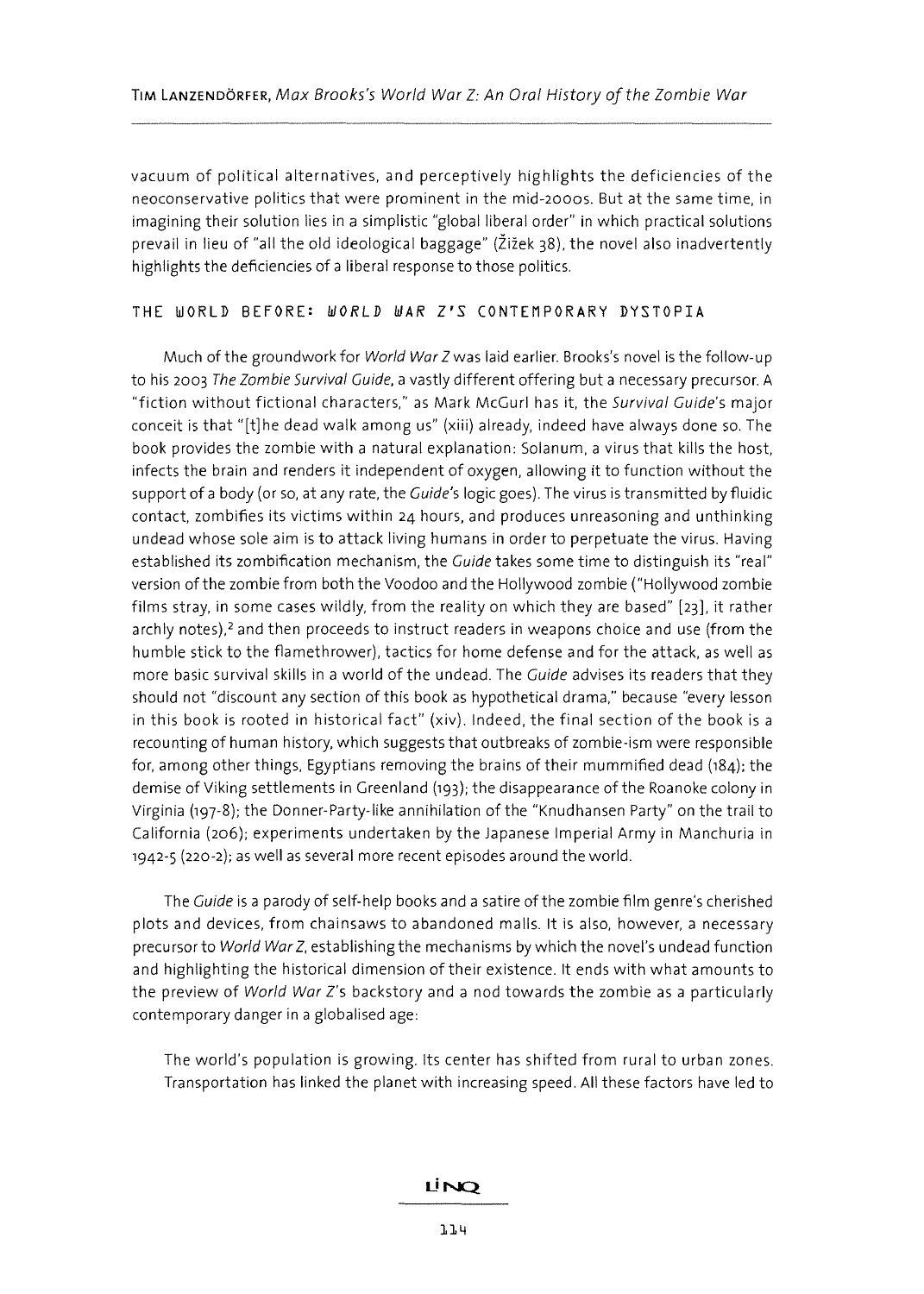a renaissance of infectious diseases, most of which were thought to be eradicated centuries ago. Logic dictates that Solanum can flourish in such a ripe environment. Even though information is being recorded, shared, and stored as never before, it cannot hide the fact that zombie attacks are on the rise, their frequency mirroring the "development" of this planet. At this rate, attacks will only increase, culminating in one of two possibilities. The first is that world governments will have to acknowledge, both privately and publicly, the existence of the living dead, creating special organizations to deal with the threat. In this scenario, zombies will become an accepted part of daily lifemarginalized, easily contained, perhaps even vaccinated against. A second, more ominous scenario would result in an all-out war between the living and the dead: a war you are now ready for. (247)

It is exactly this war that World War Z is about, and that provides the kind of global narrative that makes the novel stand out. The novel takes us all around the globe, from China's backcountry to heavily urbanised Western Europe, Israel, South Africa, Japan and, of course, the United States, where most of the narrative is set. The novel's first interviewee is a Chinese doctor who recounts his encounter with what may have been Patient Zero, the point of origin of the entire, Solanum-driven epidemic. The "contagion narrative of world zombification" (McGurl) that the Guide establishes and World War Z enacts, nods towards the 2002/3 SARS epidemic as a danger to the globalised world, but soon develops away from this simple and more natural risk towards a political critique that leaves the medical aspect of the plague on the sidelines. World War Z highlights early on that the world swept away by the zombie apocalypse is suffering from more problems than the undead and their viral infection. To offer just a few representative examples: the doctor who diagnoses the first patient is "incarcerated without formal charges" (11); smuggling people between China and the outside world booms despite the disease because of bribery (13); illegal transplantations are undertaken in Argentina using Chinese organs created by "political expediency," i.e, executed prisoners (23, 27), and helped along by the police (25); and intelligence failures at the CIA contribute to the severity of the outbreak (45-50). Each of these issues marks one of those "representative points" that demarcate the reality of the political and economic system World War Z critiques, and to which the zombies are an immediate, fantastic solution, or at least, a means of breaking up the system.

Despite its global reach and the universality of the problems it identifies, the heart of the novel's political criticism is not global; it lies in its narrative of the US's reaction to the crisis, politically, socially and militarily. Faced with the crisis, the US administration (a thinly veiled George W. Bush is President) finds itself unable to do more than order surgical strikes using commando units, because the necessary "massive national undertaking ... That kind of effort [that] requires Herculean amounts of national treasure and national support" (52) is impossible to marshal in the face of American apathy towards military solutions and disenchantment with the treatment of military veterans. The Iraq War, the narrative suggests,

## LİNQ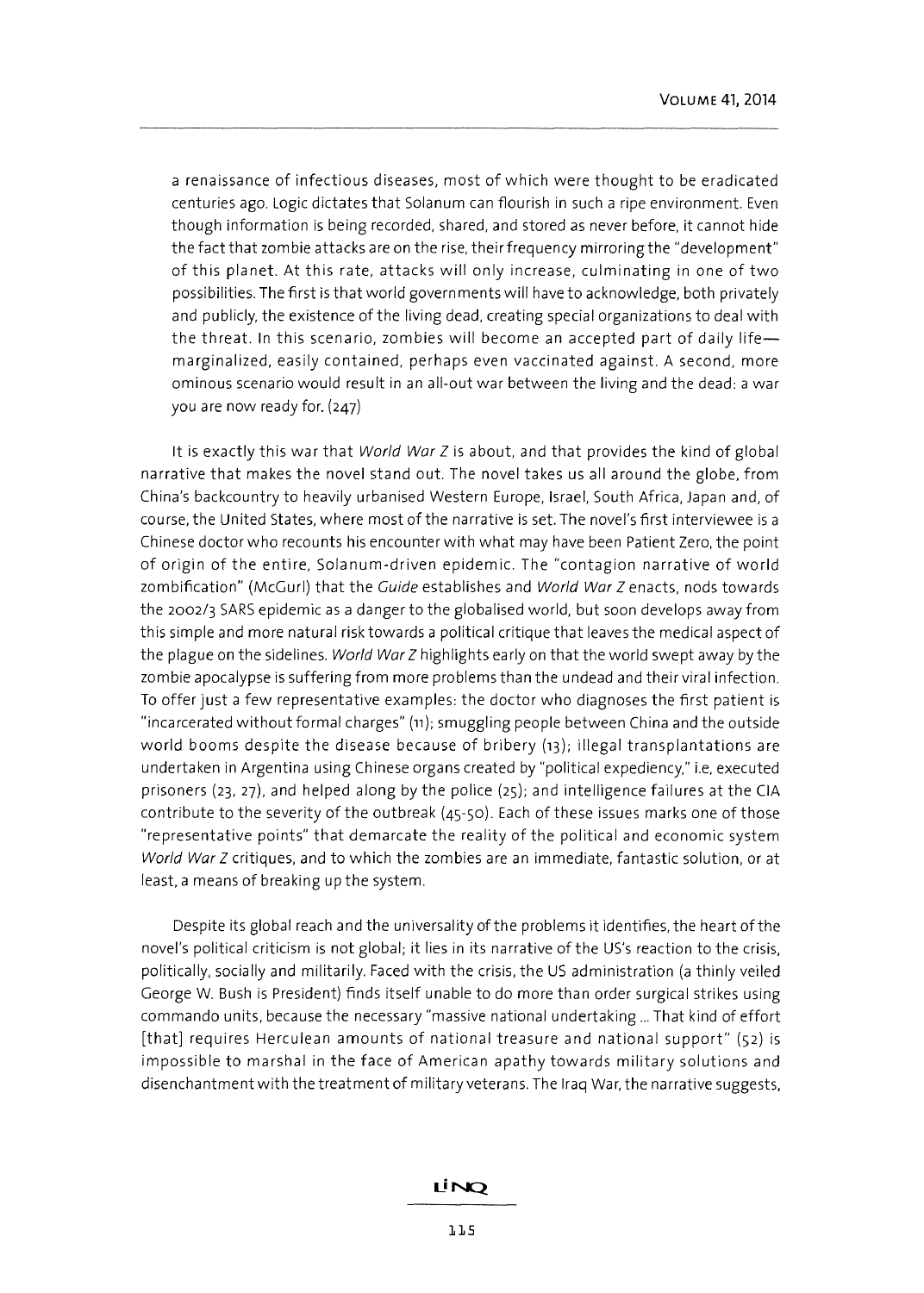pointless and futile, has grave consequences now, leaving the US both unwilling and unable to defend itself on the scale required. And even when the US does act militarily, on the scale **it**  is capable of, **it** fails to understand the nature of the threat, using tactics based on the successful shock-and-awe of the Iraq War against an enemy that "can't be shocked and awed ... Not just won't, but biologically can't!" (104, original emphasis). World War Z sees contemporary US military forces as more of a hindrance than a help, and the very choice of military force as a fundamental mistake of politics.

At the same time, the business-friendliness of Bush's administration comes under fire because it permits the release of a worthless drug claimed to be a vaccine against the zombie disease. The novel's vociferous critique here becomes apparently systemic, representing "bigtime, pre-war, global capitalism" (54) as a cynical game of playing with peoples' fears, a game that implicates an entire politico-industrial complex. Asked by the interviewer what would have happened if someone had discovered the uselessness of the drug, Breckinridge Scott, the drug's salesman, replies:

Who was going to blow the whistle? The medical profession? We made sure it was a prescription drug so doctors stood just as much to lose as us. Who else? The FDA who let it pass? The congressmen who all voted for its acceptance? The surgeon general? The White House? It was a win-win situation! (57)

Politics, another interviewee informs the narrator, does not solve poverty, crime, disease, unemployment or war, but only prevents these problems from impinging on one's power base (61). Pre-apocalyptic society in World War Z is deeply cynical and self-involved, racist, and unconcerned with the world outside each individual's own narrow concerns. Another interviewee notes of her pre-war situation, "Oh yeah, I was worried, I was worried about my car payments and Tim's business loan .... I was worried about our portfolio, even though my e-broker assured me this was just first-time investor jitters and that it was much more profitable than a standard  $401(k)$ " (64).

At the same time as it identifies the pervasiveness of financial worry, the novel takes at least some glee in presenting signs of the plague's leveling effect: "very wealthy investment bankers" in "rumpled and torn" Armani suits (17), the vaccine producer's exile in Antarctica (54), and the transplantation doctor's existence as "guest, mascot, or prisoner" somewhere in the Amazon rainforest (21). The zombie apocalypse also takes away, then, a set of concerns intimately tied to life under contemporary capitalism, from which the novel itself sees no escape. Ultimately, however, it is not the systemic problem of capitalism itself that World War Z identifies as the central issue (even if **it** punishes the individuals complicit in the system). Rather, **it** is a whole host of smaller issues: militarism, an insufficient control of political power, clientele politics and reactionary neoconservatism. Even though these issues are connected with capitalism because of the economic system's totalising potential, they are

## Lİ NO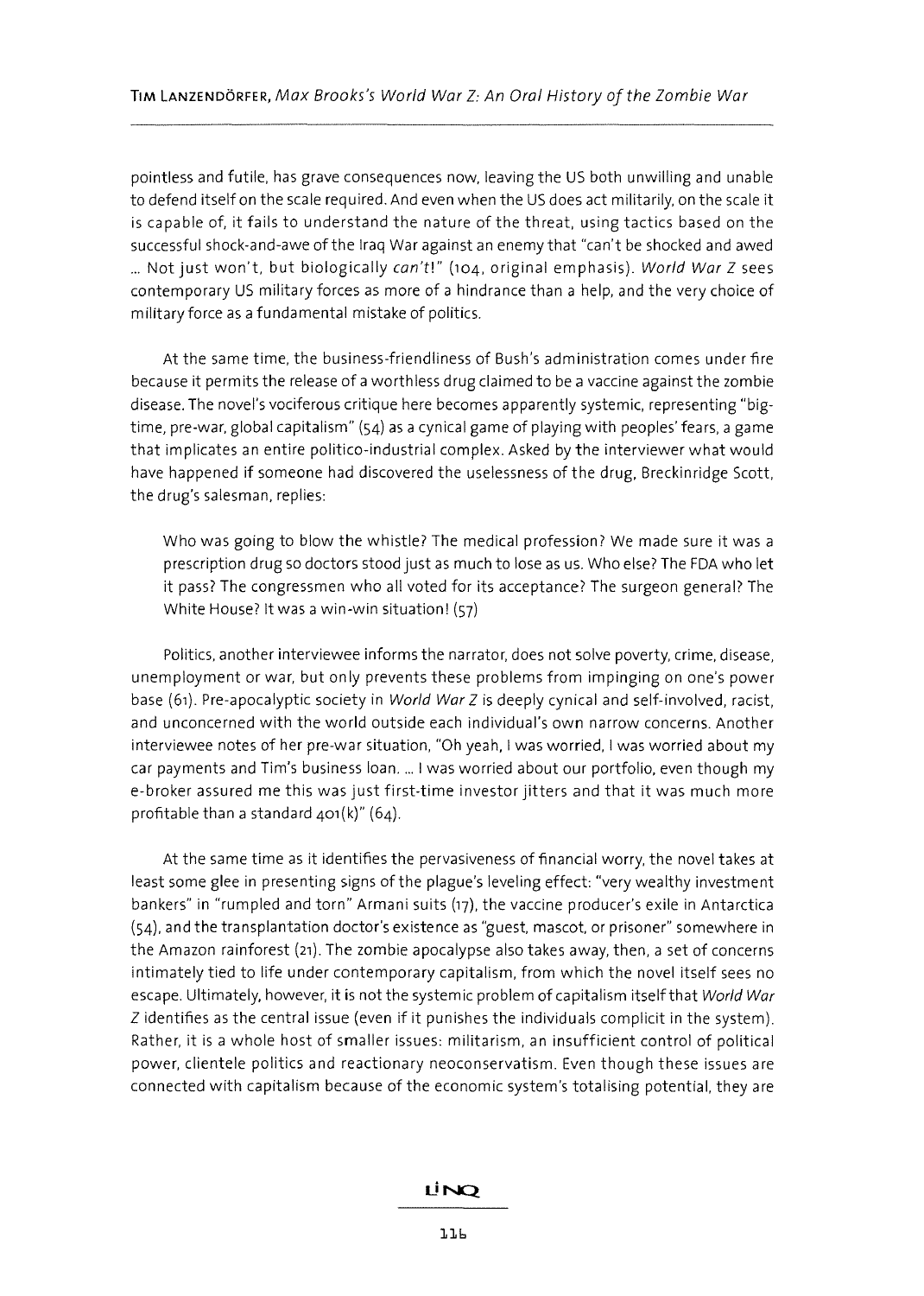independently resolvable. The major step towards symbolically enacting this smaller scale political change is the establishment of an American coalition government. Without explicitly naming names, the novel here envisages George W. Bush replaced by his Vice President (Colin Powell)-Bush is apparently removed for disability-who in turn nominates Howard Dean as his own Vice President (the text even gestures, just perhaps, towards the possibility that Dean's Democratic Party might actually have wanted Barack Obama). With that (and the successes this coalition government achieves), the zombie apocalypse has swept away both a broken political system as well as what the novel conceives to be a broken political ideology. To take up Evan Williams's words (though not his point), the zombies in World War Z "are the crisis which allows for powers that be to declare a 'state of emergency: [in which it is okay to sedate the sitting president) to suspend normal channels of legislation and to bring about drastic changes" (105). This process becomes part of a liberal utopian solution to its contemporaneous problems precisely because of the dysfunctionality of the existing normal channels; when change cannot happen within the system, it must be forced on it from the outside.

Crucially, World War Z represents its contemporary problems as unsolvable and indeed even unperceivable within the current political setup. The zombie apocalypse thus becomes both a revelation of these problems as well as a means of changing the system. Yet, as we shall see, what the novel envisions as a future, its utopian vision, is an improved version of American liberal capitalism, rather than a genuine systemic change. In each of its episodes of criticism, economical or political, World War Z highlights a problematic aspect of late capitalism and its neoconservative, neoliberal political manifestations. It does not, however, identify these individual points of data as symptoms of a larger problematic, beyond reading them as problems of the political (rather than the economic) system. Breckinridge Scott's question to the interviewer highlights early on the limited critique World War Z makes: "Do you understand economics? I mean big-time, pre-war, global capitalism? Do you get how it worked? I don't, and anyone who says they do is full of shit. There are no rules, no scientific absolutes. You win, you lose, it's a total crapshoot" (54-5). Scott's cynical and self-serving analysis is, on the one hand, clearly meant to offer a general appraisal of late capitalism ca. 2006, a stepping stone in World War Z's critique. Yet notice that the novel's insistence is on "pre-war, global" capitalism, not capitalism per se. Indeed, as the next section will show, the novel ends up seeing the reestablishment of the capitalist system as the final point of its imagination of the post-apocalypse.

## «SCARIER THAN THE LIVING **DEAD":** THE LIBERAL UTOPIAN POST-APOCAL YPSE

Very little of my initial reading of World War Z's imagining of its contemporary situation requires literary interpretation; the novel carries its politics on its sleeve, and draws its characters and its analysis of the political and economic system in fairly broad strokes. Yet it

#### LINO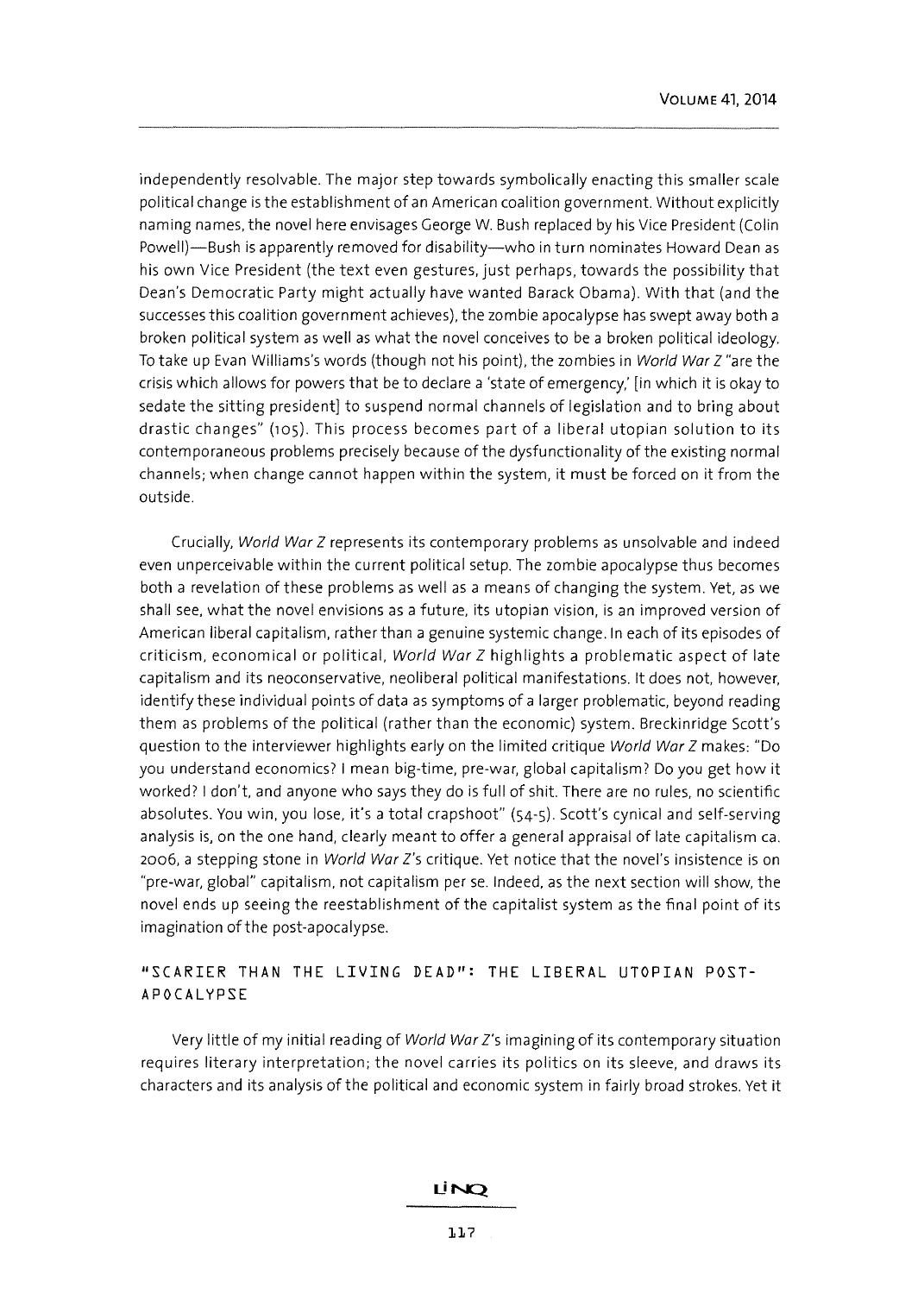bears pointing out these elements of the novel because they set the stage for its initially radical, finally negligent imagination of the post-apocalyptic world. One of the features that sets Brooks's novel apart from its peers (and indeed, from almost all zombie films) is that it is avowedly post-apocalyptic, a counterexample to Evan Williams's claim that "the vision of the zombie apocalypse is never a post-apocalyptic vision, not a single event and revelation out of which we regroup and attempt to rebuild" (85). In fact, World War Z's apocalyptic, revelatory moment already lies in its narrative past: while zombies persist, and, as far as we can tell, zombification remains the fate of all those who die with their brains intact, they have been seamlessly integrated into the evolved but still-existing system. The novel is as interested in what the zombies reveal about its contemporary moment-that is, in the apocalyptic potential of the zombie-as it is in what they may fantastically enable, in the zombie's postapocalyptic appeal.

World War Z's postwar situation cannot be reduced to people "cooperatively providing for their own food, shelter, and defense" (Collins and Bond 193), though an intensified communitarianism is certainly one of the features of its post-apocalyptic vision. Rather than seeing a society barely past the threshold of a primitive social contract, the aftermath of war in World War Z shows that a resurgent humanity has established a coherent system of international cooperation and a restructured but resilient capitalist economic system, and has obtained a clearer appreciation of private, communal cooperation. Technological advances have lessened the world's reliance on fossil fuels, locally based economies have (at least in part) been substituted for the global, and international, perhaps even transnational cooperation has replaced national competition. These points of data reveal World War Z's underlying belief in the efficacy, indeed the necessity, of positions broadly to be conceived as "liberal" in the American political sense, and social-democratic or Green elsewhere.

World War Z reveals its advocacy of progressive liberal politics in bits and pieces, by describing a world in which the values of liberal democracy have already succeeded. The headnote for the second interview is perhaps the first instance highlighting World War Z's belief in the necessary expansion of progressive politics after the apocalypse. In Lhasa, now the most populous city on Earth and capital of the People's Republic of Tibet, free elections bring the Social Democratic Party to power (12). In at once imagining a free Tibet. the possibility of free and fair elections in what would conventionally be thought to be a Communist dictatorship from its very name (as in the People's Republics of China and North Korea), and the outcome of this election as a win by a Social Democrat party, World War Z manages to make a number of suggestions towards its belief in liberal politics. Numerous other instances, most of them in headnotes and hardly ever emphasised narratively, combine to fill out this picture. In Barbados, the interviewer describes the future of nautical commerce as trimaran-hulled, sleek, fuel-celled "infinity ships" (28); control of the ongoing anti-zombie operations at the Arctic Circle rests with a UN-led-rather than a national-force  $(50)$ ; in Amarillo, Texas, oil has given way to biofuel plants using cow dung (59), serviced by a former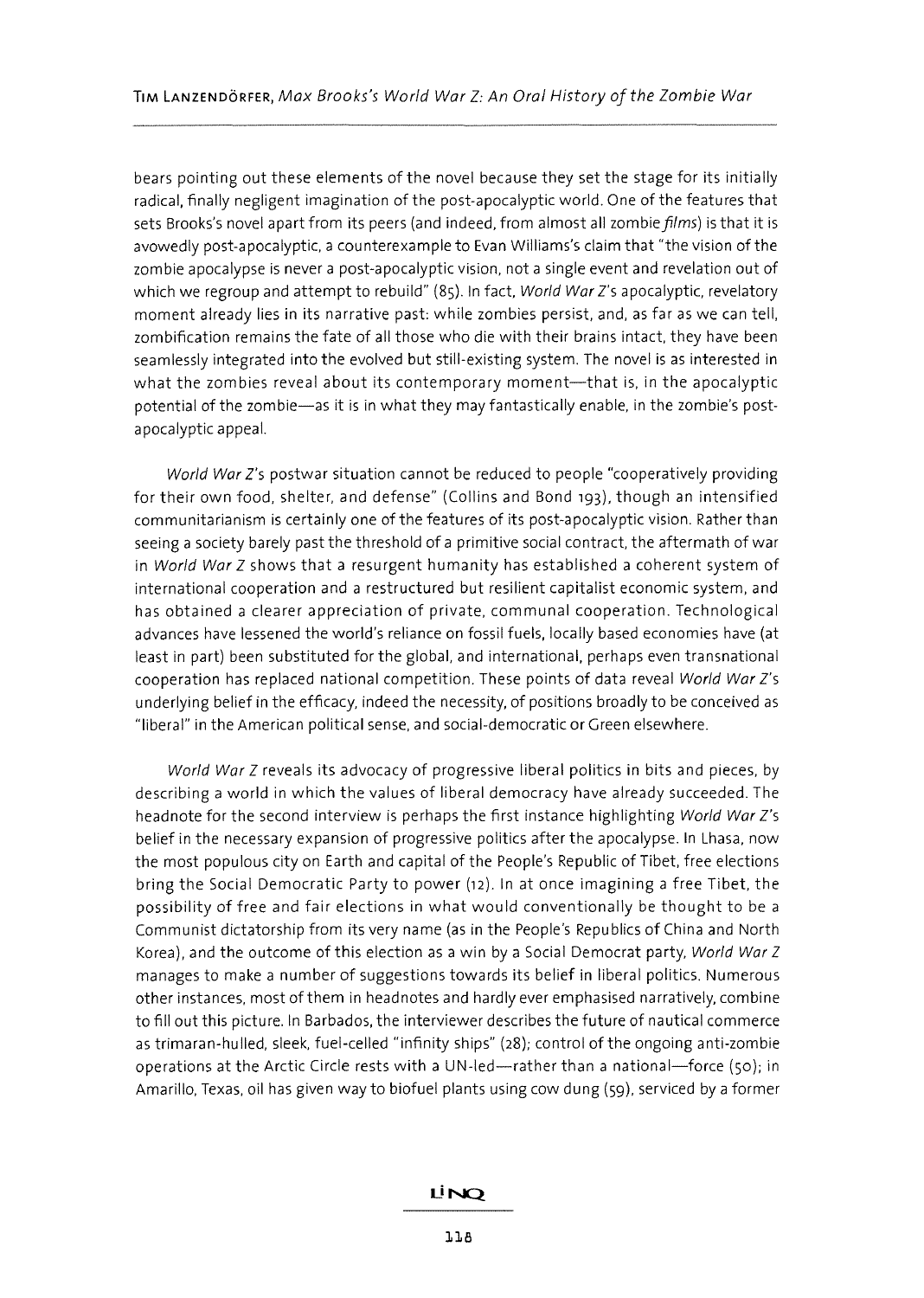member of the Bush administration; in America's "New Community" housing model, solar panels and small gardens render inhabitants independent of greater economic structures (63-4); "Radio Free Earth," broadcasting globally without regard for nationality, is described as "the first real international venture" (194-5); and buildings are being designed to be "energyindependent" (228). Each of these issues figures as a data point in a larger picture of the results of the zombie war, and each of them implicitly redounds to the victory of liberal ideals.

Most notable and crucial in identifying the limits of World War Z's utopian vision, however (and this brings us back at least somewhat to the world system), is the way the novel treats old-fashioned labour. Establishing a so-called safe zone behind the Rocky Mountains, the remaining United States embarks on a program that fundamentally restructures the nature of work in the US. As Arthur Sinclair, director of the Department of Strategic Resources, notes in his interview about the pre-apocalyptic United States, "[olurs was a postindustrial or service-based economy, so complex and highly specialized that each individual could only function within the confines of its narrow, compartmentalized structure ..." Suddenly, with the collapse of the existing system, "[w]e needed carpenters, masons, machinists, gunsmiths," not the financial analysts, day traders, executives, consultants and others, who under the new conditions are labeled as "possessing no valued vocation" (138-9). As with the various developments of localising energy and food production, the general tendency of the novel here is to emphasise use value over exchange value, manual labour over the kinds of work that merely perpetuate the infinite creation of capital, and to explicitly denounce these latter occupations as valueless. The novel explicitly recognises the potential of such a development as shattering, and puts it into an easily recognisable version of Marx's definition of capitalism, the system where money makes more money through the production of commodities:

The more work you do, the more money you make, the more peons you hire to free you up to make more money. That's the way the world works. But one day it doesn't. No one needs a contract reviewed or a deal brokered. What it does need is toilets fixed. And suddenly that peon is your teacher, maybe even your boss. For some, this was scarier than the living dead. (140)

World War Z's take on labour, in other words, seems deeply critical of the contemporary economic system's priorities, and, at least tentatively, to be on the verge of systemic critique, suggesting that its post-apocalyptic society recognises the value of unalienated labour and has already produced major shifts in the perception of survivors. It is here, however, that the novel's imagination runs into difficulties, difficulties related to the by-now almost stereotypical insight that it is "easier to imagine the end of the world than it is to imagine the end of capitalism" (Jameson, "Future City" 76).lndeed, the unexpected resilience of capitalism in part marks yet another aspect of World War Z's specifically liberal utopia. "Cuba won the zombie war" (228), one interviewee says; as Brooks's novel narrates it, through a combination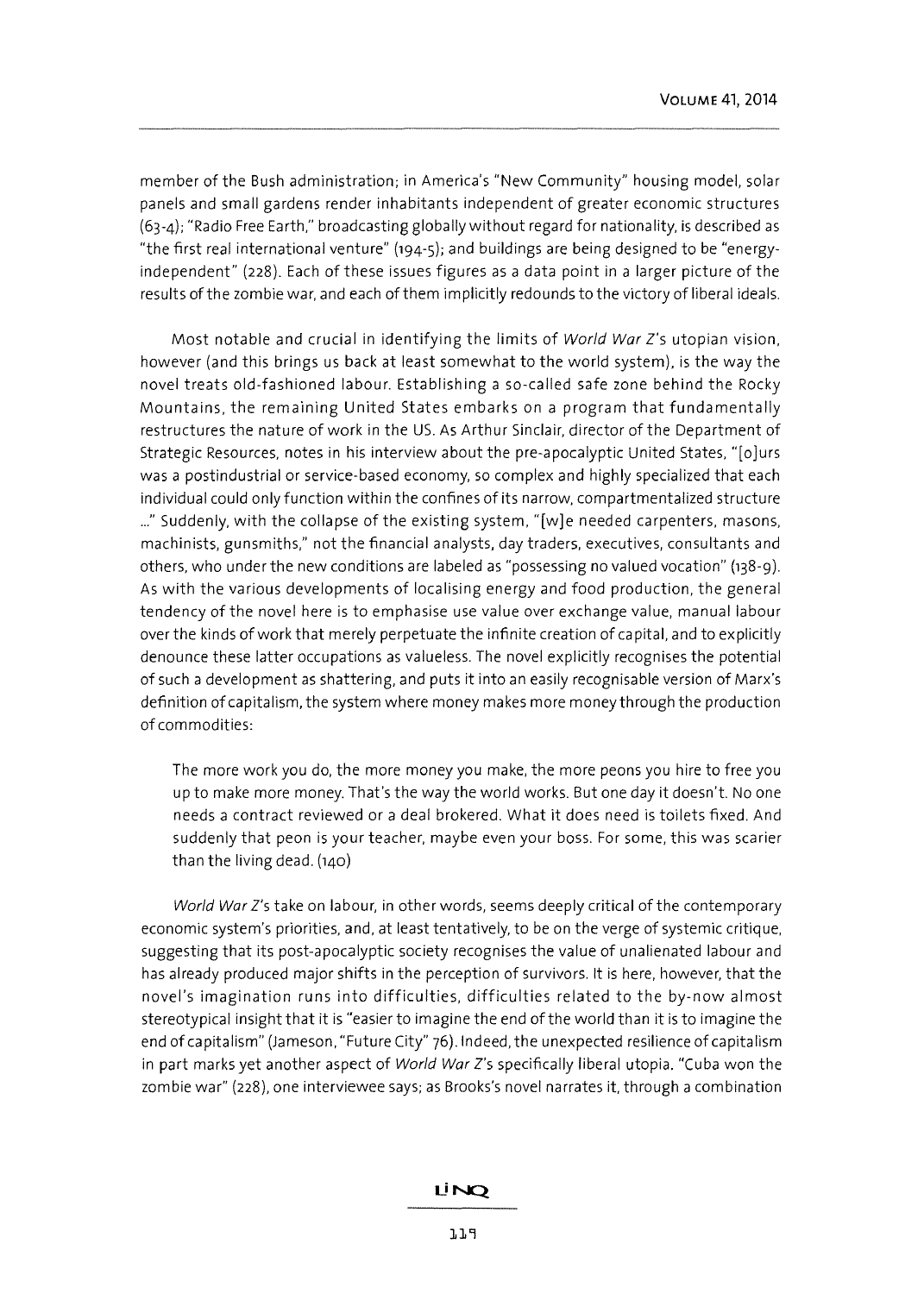of military preparedness and communist ruthlessness, Cuba successfully manages both to keep itself safe as well as to integrate a large number of US refugees. Yet this integration leads to a great change in Cuba: the island, once the last existing socialist country in the Western Hemisphere, becomes, almost naturally, a liberal Western capitalist democracy. As the novel describes it:

Over the next several years what occurred was not so much a revolution as an evolution, an economic reform here, a legalized, privately owned newspaper there. People began to think more boldly, talk more boldly. Slowly, quietly, the seeds began to take root .... We had money, lots of it, money that created an overnight middle class, and a thriving, capitalist economy that needed the refined skills and practical experience of the Nortecubanos [as the US immigrants are called]. (232)

Cuba becomes a democracy, a capitalist "superpower," in a suitably ironical reversal of roles. The Cuban interviewee sums up the Cuban experience with a Churchill quote: "democracy is the worst form of government, except for all the others" (233). As Slavoj Žižek perceptively notes, the Churchill quote "holds even better for liberalism," which, seeing little prospect for any radical betterment of the human condition given human nature, "presents itself as the best of all possible worlds; its modest rejection of utopias ends with the imposition of its own market-liberal utopia" (38). If Cuba cannot but become a liberal, capitalist democracy, it is small surprise that the US, too, ultimately creates a use-value based economy merely as a measure of expediency for the immediate state of emergency. By the time the interviews are conducted, this emergency has passed, and the post-apocalyptic society gets back onto its economic tracks. As Sinclair states in his final interview: "Getting people away from barter, and to trust the American dollar again ... not easy. ... Confidence, it's the fuel that drives the capitalist machine" (337). Then, having established that his new primary goal will be to get Americans away from using Cuban pesos and back to dollars again, he hands the interviewer a bottle of root beer, the same drink that earlier figured as a symbol for the problematic global connections that made establishing the local manufacturing that saved human civilisation such a hassle. Both capitalism and globalisation are here to stay; whatever critique the novel lavishes at these systems becomes lost in the impossibility to imagine an "after" to capitalism in this world.

Not only is World War Z's vision for the post-apocalypse based on the return to the economic status quo ante, including the kinds of currency wars and globalised economies the novel both implicitly condemns and explicitly shows to be dangerous; it also offers barely any rationale for this return. Within the economy of use-values that Sinclair's US department has set up, it is not clear that there is any room or indeed any need for getting away from barter, as Sinclair insists needs to be done. The capitalist system is simply ingrained. It imposes itself on the new world order as readily as it did on the old, not on the strength of what it can do, but because of the failure to imagine alternatives even when those alternatives have been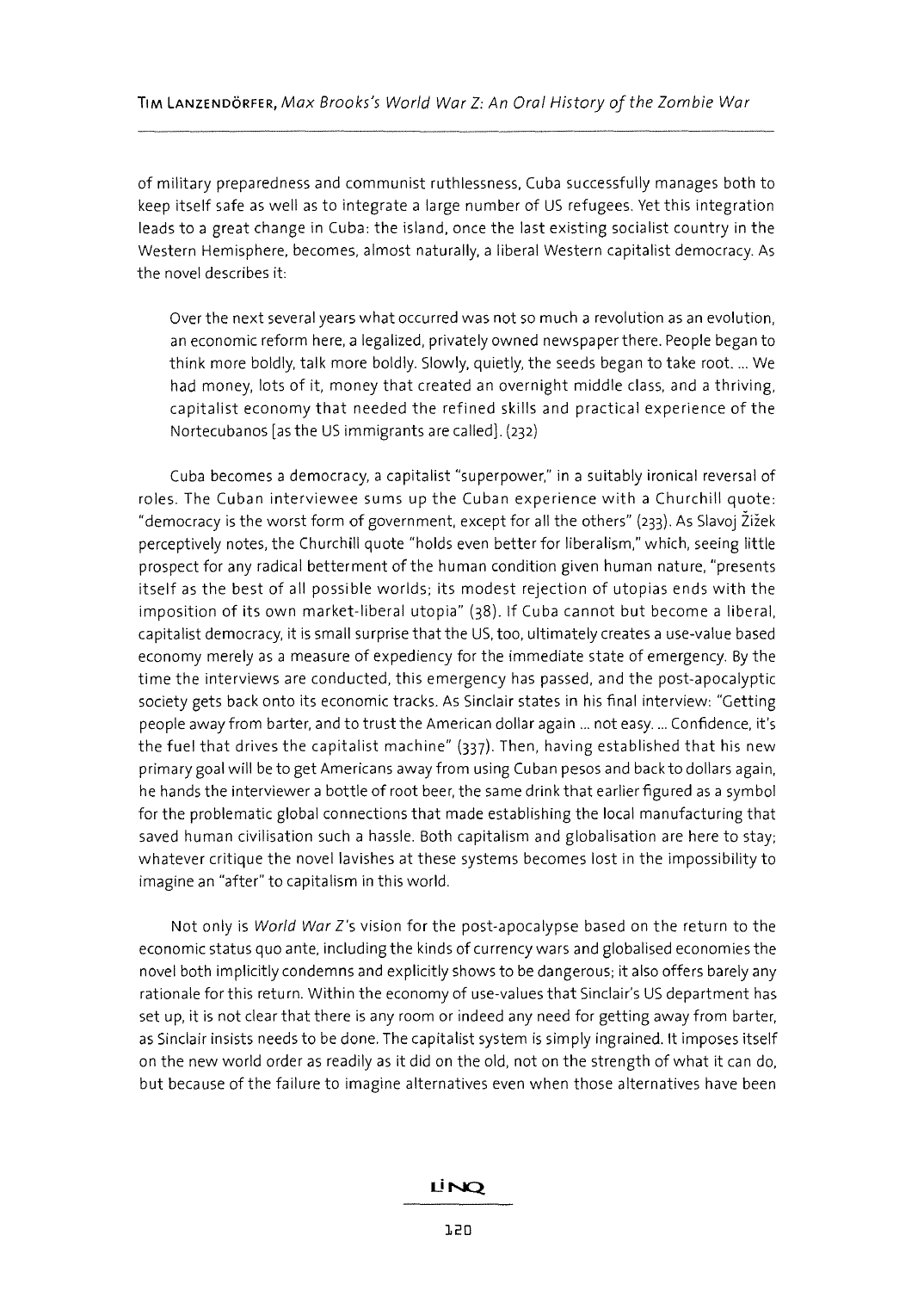proven to work. It is in this regard that World War Z's imagination fails most signally. It is not that the novel cannot imagine an end to capitalism, it is that having imagined it, having explored capitalism's failures and limits, and having replaced it with the beginnings of a system in which use-value dominates in localised and nationalised economies both, World War Z needlessly foregoes the new system.

## CONCLUSION:

World War Z's ethics are best exemplified in its own words: "Who knows what we could have accomplished if we had only chucked the politics and come together as human bloody beings" (262). The novel celebrates this voluntary collectivity in both its content and form. The greater vision of the post-apocalypse is assembled through the kaleidoscope of survivors' narratives; as noted, these individual narratives are perceptively selected to highlight some of the most notable problems of World War Z's contemporary moment, acting as points on a larger cognitive map that plots the anxieties of its day. Apocalypse figures into it as a means of revealing these anxieties, and imagining change. In World War Z (and elsewhere), "zombies," as Evan Williams suggests, are the fantasy form of the real necessity of "creative destruction" (104) that precedes radical systemic change. Zombies permit the kinds of interventions into the (political) system that enable the novel to conceive of alternatives: a world focused to a much greater extent on international cooperation, small-scale societal cohesion, and advanced and progressive technologies capable of supporting human civilisation in the long term. Indeed, contrary to what Collins and Bond argue, "highly advanced technology" does not "occup[y] an ambivalent place" (193) in World War *l.* It is resoundingly celebrated, except for military technology, because most of the technology we see is green: solar panels, solar-energy plate glass, fuel-cell engines for ships, and bio-fuel power plants. World War Z emphasises that these technologies are game-changers; they will permit humanity's lasting survival, and thus counteract the dangers of neoconservative industrial politics of the early 2000S, such as its disregard for ecological damage and the impossible, infinite growth that its system demands. Significantly, however, these technologies serve as mere signposts in World War Z's larger progressive narrative. To become better "bloody human beings" is the novel's chief answer to the problems it identifies; "racial, political, and religious divides that had separated the nation[s'] peoples are forgotten," and its post-apocalyptic scenario depicts a "regeneration following the plague's scouring" (Collins and Bond 190).

Apocalypse in World War Z thus functions as the place for the revelation of the particular anxieties of the novel's historic moment and its belief that these anxieties are largely the product of a particular brand of politics within a largely workable, indeed necessary, economic system; post-apocalypse is the place where an alternative society may be envisaged and explained. The novel's agenda thus is necessarily both apocalyptic and post-apocalyptic, requiring both the exposition and dismantling of the old as well as the creation of the new.

## LINO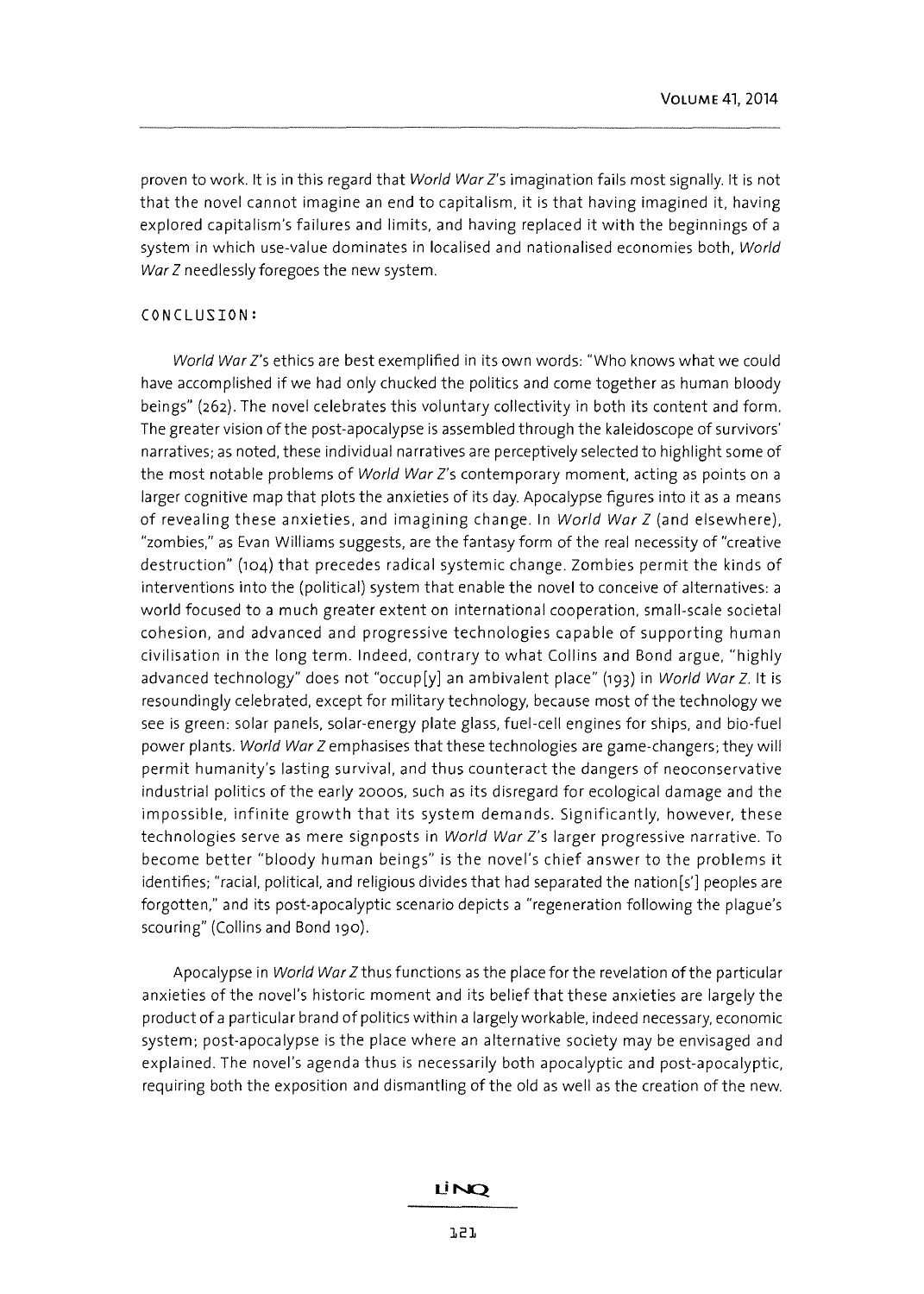World War Z is not, like so many other texts in its genre, merely interested in survival after the end of the contemporary social system. Rather, it is avowedly utopian, emphasising throughout its suggestions for post-collapse, alternative, better ways of living. But the way it does so is disappointing on its own terms. World War Z's belief in the possibility of (mere) regeneration, as Collins and Bond have it, means that Mark McGurl is too optimistic about the "utopian dimension" of Brooks's novel; when "the starkly depopulated post-WWZ world turns to Cuba as the engine of the renewal of global commerce," this Cuba can hardly stand for a '''phase shift' in the ecological and social systems we inhabit." It is explicitly a capitalist Cuba that comes out stronger from the destruction of the pre-apocalyptic society. Brooks's novel is utopian only in the narrow sense that it envisages a liberal utopia of international cooperation, bipartisan politics (its politics being either international or American), and collective, social democratic resurgence. The world that is dismantled in Brooks's novel is neoliberal, neoconservative and capitalist; the world that arises from the ashes is (in its better parts) social democratic and communal, but also capitalist. Given the acuity with which Brooks's narrative highlights the necessity of envisaging new conceptions for labour, community and the economy at large, World War Z's hesitant progressivism points to the limits of its-and the liberal-utopian imagination.

#### **NOTES:**

<sup>1</sup>I am using the term "liberal" here in its American sense of a progressive, centre-left position, and will throughout; this is because Brooks himself, as an American, is most easily located in the national political spectrum. Such a liberalism seems occasionally at odds with the more classical economic liberalism of a more European tradition, but note Slavoj Zizek's point:

Today, the meaning of 'liberalism' moves between two opposed poles: economic liberalism (free market individualism, opposition to strong state regulation, etc.) and political liberalism (with an accent on equality, social solidarity, permissiveness, etc.). In the US, Republicans are more liberal in the first sense and Democrats in the second. The point, of course, is that while one cannot decide through closer analysis which is the 'true' liberalism, one also cannot resolve the deadlock by proposing a kind of 'higher' dialectical synthesis, or 'avoid the confusion' by making a clear distinction between the two senses of the term. The tension between the two meanings is inherent to the very content that 'liberalism' endeavors to designate, it is constitutive of the notion itself, so that this ambiguity, far from signaling a limitation of our knowledge, signals the 'innermost truth' of the notion of liberalism. (37)

That is to say, you cannot have political liberalism without also having economic liberalism.